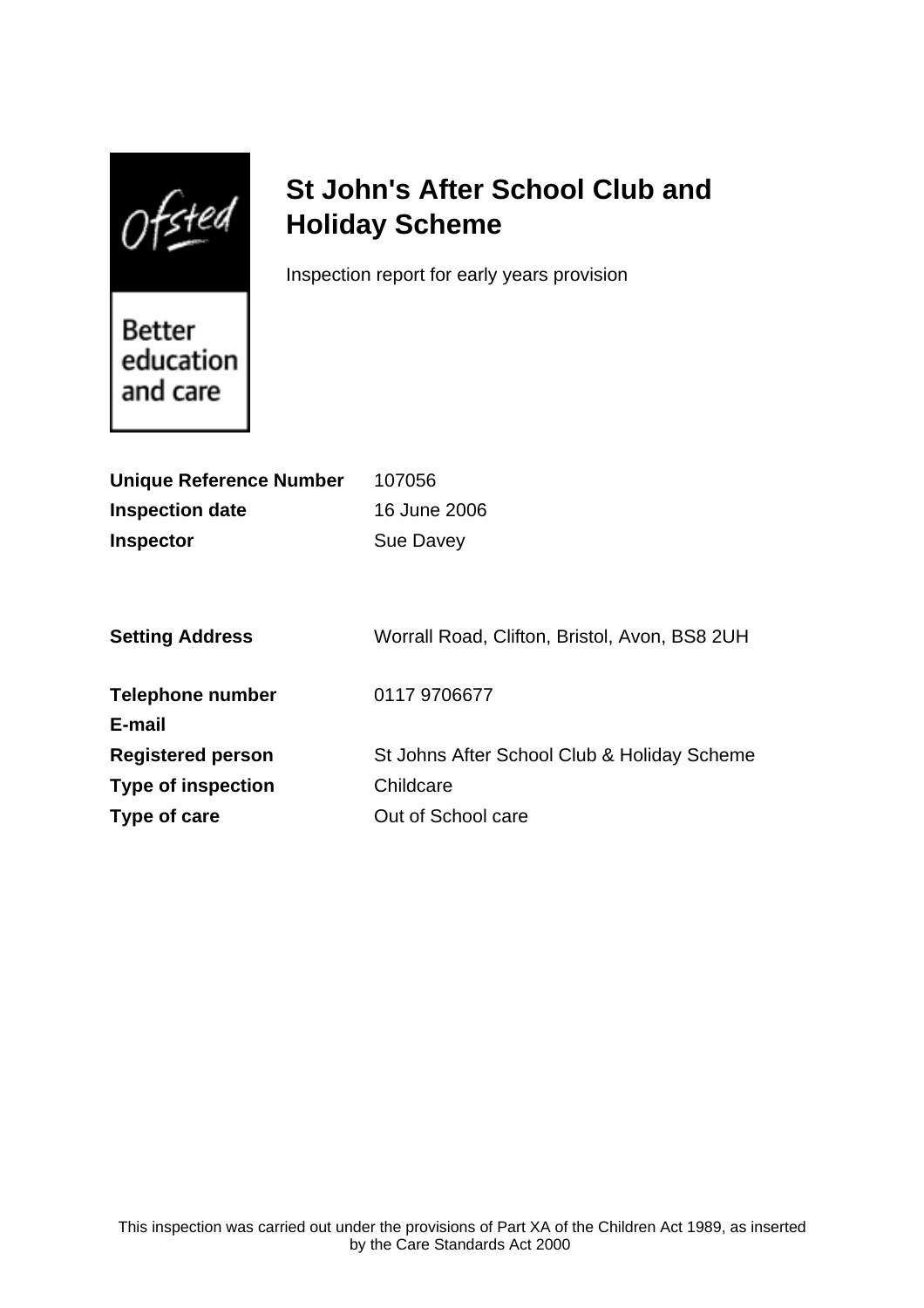## **ABOUT THIS INSPECTION**

The purpose of this inspection is to assure government, parents and the public of the quality of childcare and, if applicable, of nursery education. The inspection was carried out under Part XA Children Act 1989 as introduced by the Care Standards Act 2000 and, where nursery education is provided, under Schedule 26 of the School Standards and Framework Act 1998.

This report details the main strengths and any areas for improvement identified during the inspection. The judgements included in the report are made in relation to the outcomes for children set out in the Children Act 2004; the National Standards for under 8s day care and childminding; and, where nursery education is provided, the Curriculum guidance for the foundation stage.

The report includes information on any complaints about the childcare provision which Ofsted has received since the last inspection or registration or 1 April 2004 whichever is the later.

## **The key inspection judgements and what they mean**

Outstanding: this aspect of the provision is of exceptionally high quality Good: this aspect of the provision is strong Satisfactory: this aspect of the provision is sound Inadequate: this aspect of the provision is not good enough

For more information about early years inspections, please see the booklet Are you ready for your inspection? which is available from Ofsted's website: www.ofsted.gov.uk.

# **THE QUALITY AND STANDARDS OF THE CARE**

On the basis of the evidence collected on this inspection:

The quality and standards of the care are good. The registered person meets the National Standards for under 8s day care and childminding.

## **WHAT SORT OF SETTING IS IT?**

St. John's Out of School Care opened in 1990. It provides a breakfast club, after school care and a holiday playscheme. All groups operate from a separate building in the grounds of St. John's Primary School, in Clifton, Bristol. Children have use of the fully enclosed school playgrounds. Staff collect children from their classes and a small number of children may come from other schools in the area. The Breakfast Club and After School Club open each weekday during school term times. Sessions are from 08.00 to 08.55 and 15:30 to 18:00. The Holiday Scheme is usually open each weekday of the school holidays, from 8:00 to 18:00. Children are welcome to attend full or half day sessions.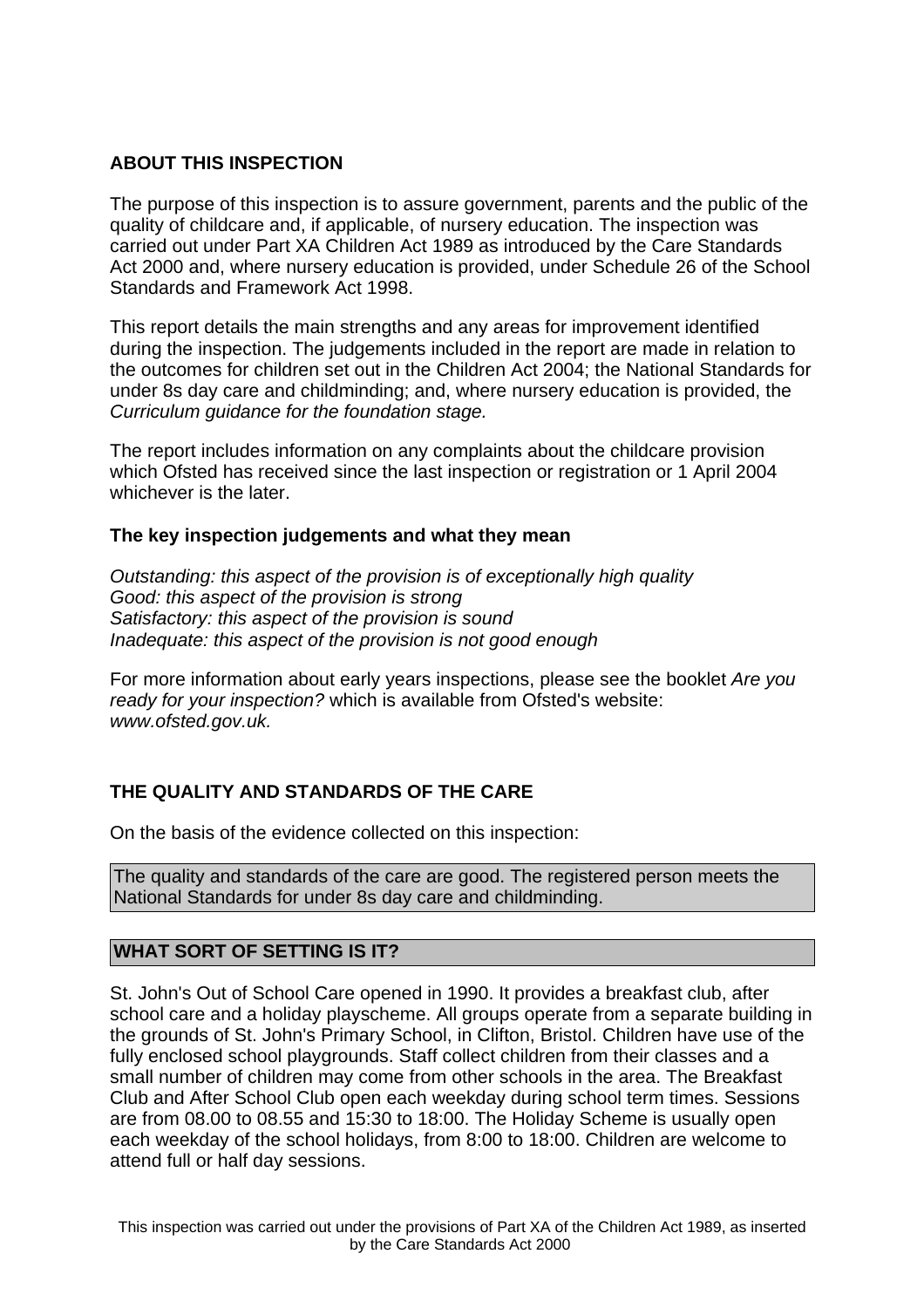A maximum of 40 children may attend the breakfast and after-school clubs and 24 children may attend the holiday play scheme. The conditions of registration refer to children aged from four to under eight years old. Children aged over eight years may also attend. Currently there are 145 children on roll. Of these, 96 are under eight years old. The group supports children with learning difficulties, disabilities and those who speak English as an additional language.

A voluntary committee of parents have overall management responsibility of the club. They employ a co-ordinator, a qualified play leader and 10 other part-time staff, some of whom also hold appropriate childcare qualifications. The group is an affiliated member of Band and part of Bristol Holiday Play schemes.

# **THE EFFECTIVENESS OF THE PROVISION**

#### **Helping children to be healthy**

The provision is satisfactory.

Children's health is protected because effective procedures minimise the spread of infection. All areas of the premises are clean and children do not attend if they are ill or infectious. Staff remind children to wash their hands at appropriate times, such as before cooking activities or after visiting the toilet. Parents give specific information about children's dietary or medical needs so that appropriate care can be assured. A number of staff hold up to date paediatric first aid certificates. They know what to do if accidents occur, which includes keeping a written record to share with parents. Parents are required to give written permission in the event of a child needing medication during a session. However, this has not yet been necessary and so there is no record in place for the administration of medicines.

Parents provide children with packed lunches or teas, for holiday or after school clubs and staff prepare cereal and toast for breakfast if children require it. Cooking activities serve to promote healthy eating, although snacks consist of a fruit squash drink and biscuit. Water is always available and children are encouraged to drink more during hot weather or after energetic play. Children have good access to outside play. They engage in various physical activities such as ball games, team games, clambering on apparatus, using roller blades or skateboards. There is a large covered area so that children can play outside even in wet weather and they have use of the school hall if necessary.

#### **Protecting children from harm or neglect and helping them stay safe**

The provision is good.

Children are safe because staff take action to minimise risks and they supervise children well. The premises are well maintained and thoughtfully organised to provide a wide range of activities. All toys and equipment are suitable for the age range of the children and storage arrangements mean they are easily accessible. The detailed risk assessments identify potential hazards indoors and outside. The same care and consideration is given to planned excursions during holiday periods. Security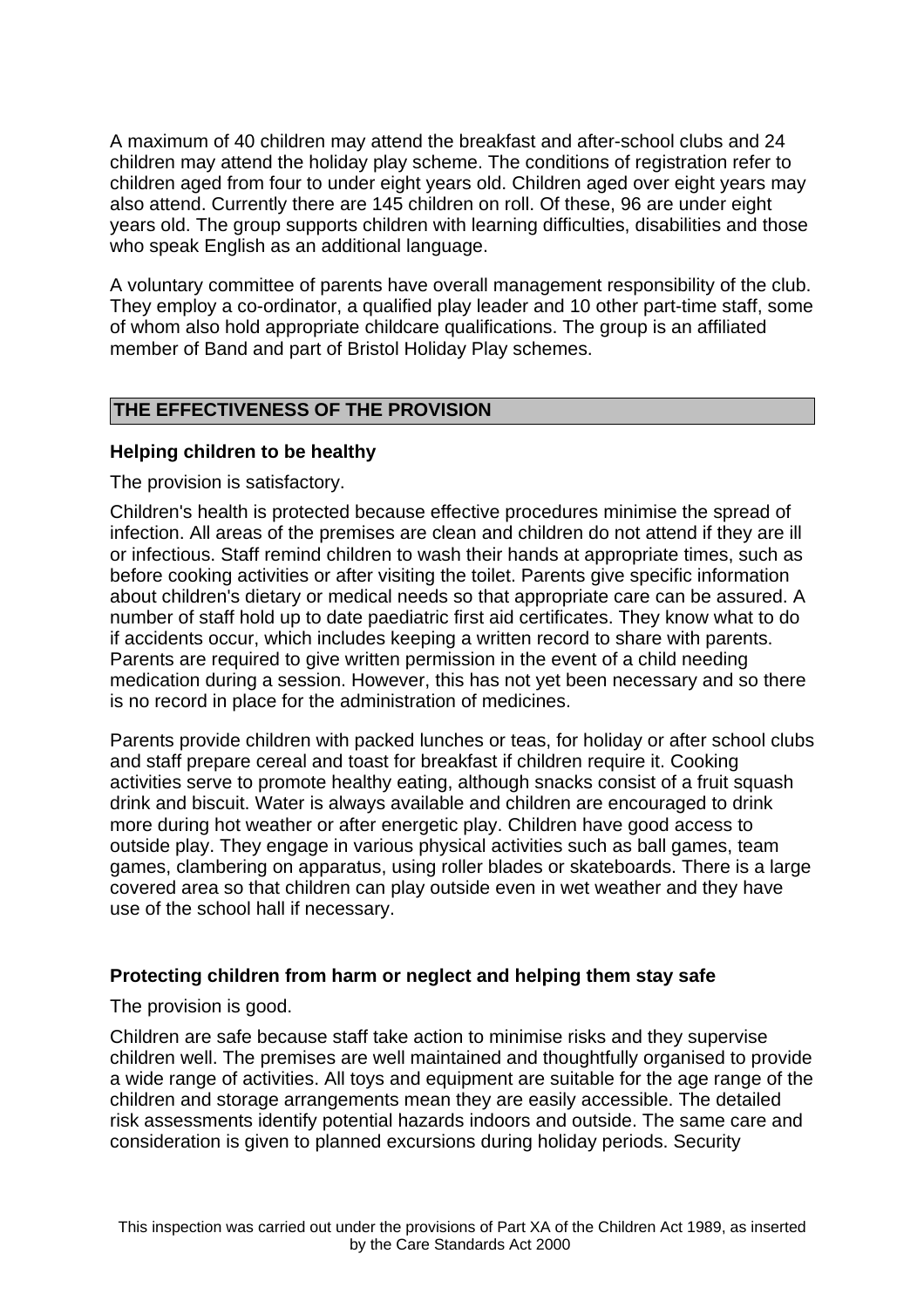arrangements mean that access to the school grounds is closely monitored and children cannot leave the premises unsupervised. When children play outside, staff use walkie-talkies as an extra means of communication so that help is quickly at hand if necessary.

Staff know which children should be attending the after school club each day and they collect them directly from their classrooms. Likewise, children who attend the breakfast club are taken to their classrooms by staff. There are well-established stringent procedures to ensure that children are only ever released to adults who are authorised by parents to pick them up. Children's welfare is further safeguarded as staff understand their responsibilities regarding child protection and they know where to seek advice if concerns arise.

#### **Helping children achieve well and enjoy what they do**

The provision is good.

Children arrive at club eager and ready to play. They freely select toys and materials and quickly settle to activities of their choice. Staff join in with children's play and talk to them about their day. There is a clear emphasis on fun and relaxation. Children have the opportunity to play computer games, make models with construction toys, engage in role-play, use a range of art materials or just relax with a good book. Staff regularly plan additional craft and cooking activities. For example, children spent time happily absorbed in the task of creating Father's Day cards while others prepared and chopped a selection of fresh fruits to make kebabs. Children enjoy playing outside and make good use of the school grounds.

The breakfast club gives children the opportunity to eat together and enjoy the social aspect of meeting with friends or chatting to staff before the start of their school day. During holiday periods, children have access to a wide range of activities. Many activities are pre-planned so that parents and children can make informed choices about which days they wish to book. An outing is usually organised once a week. This provides children with a change of environment and new, and often exciting, experiences.

#### **Helping children make a positive contribution**

The provision is good.

All children are fully included in the setting and have equal access to the resources and activities. They independently choose what to play with and staff respect their choices. Children with learning difficulties or disabilities are cared for very well. If necessary, additional support is obtained to make sure their specific needs are met and that they gain maximum benefit from their time in the club. Children have a sense of ownership and belonging to the club. Their work is attractively displayed and they contribute towards the planning of future activities. They understand club rules and behave very well. Staff have a positive and realistic approach towards behaviour management. If disputes arise, they encourage children to talk things through to find a suitable solution.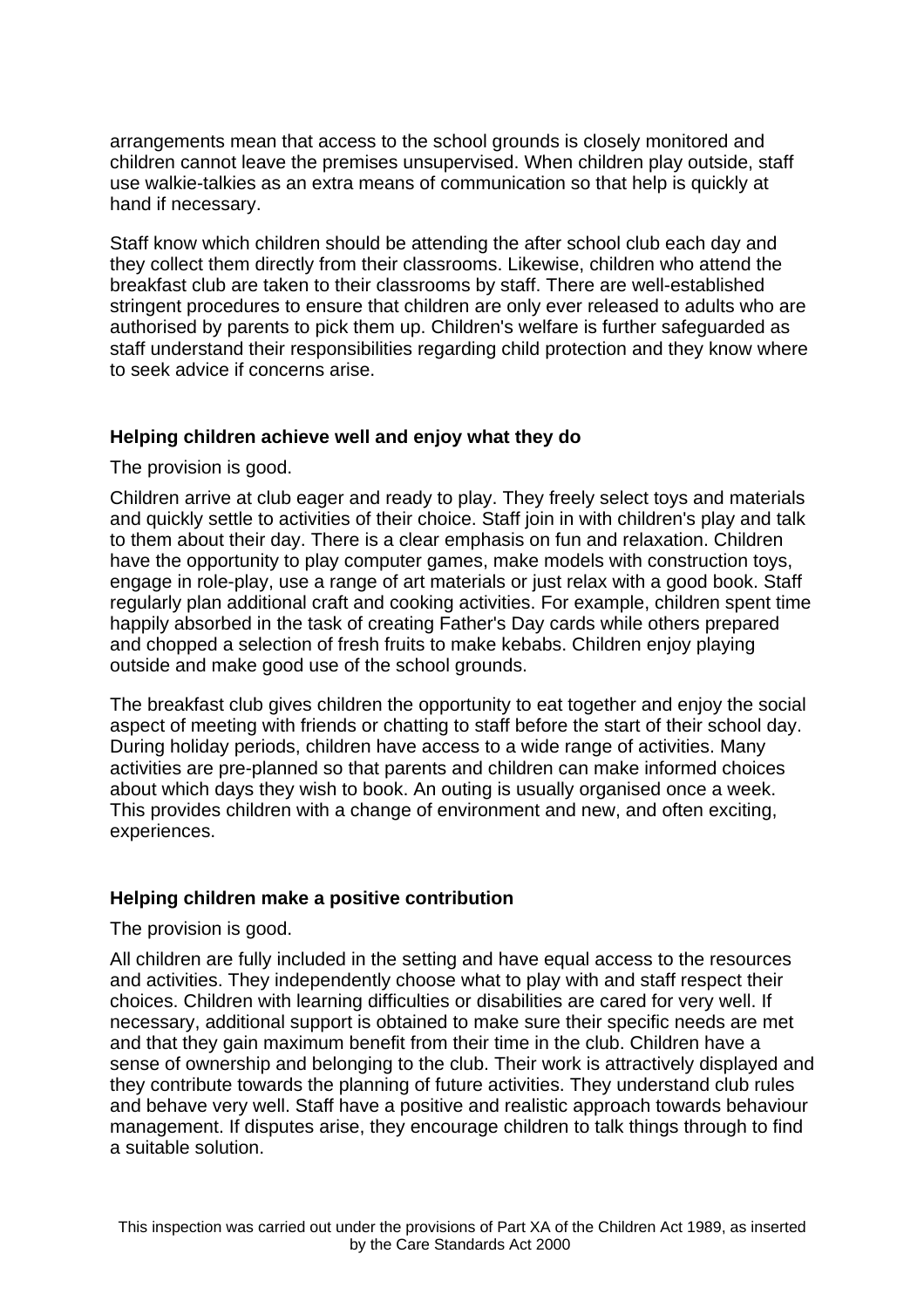Staff build good relationships with parents. They talk to parents about their child's wellbeing and discuss any concerns as they arise. The parents' notice board contains a wealth of information to keep parents up to date with club policies and future events. Parents are encouraged to take an active role in the management of the club by volunteering to serve on the committee. Their personal involvement benefits parents and children alike.

# **Organisation**

The organisation is satisfactory.

A voluntary committee of parents manages the provision. Recruitment procedures ensure that before appointment, staff are thoroughly checked to ascertain their suitability to work with young children. The play leader works closely with children and staff. This enables her to provide good support and monitor staff performance. Staff work well together as a team. They meet regularly to plan fund-raising events and future activities for the children. There is a full set of policies and procedures, which underpin the day-to-day running of the group. However, some do not include the latest changes to the National Standards. All regulatory documentation is in place but, although not yet required, there is no system to record the administration of medicines should it be necessary. Overall, the setting meets the needs of the range of children for whom it provides.

#### **Improvements since the last inspection**

At the last inspection, the setting was asked to ensure a parent or carer signs records of accidents. It was also recommended that a risk assessment be conducted of children using the outside play area, including the building rubble and use of roller blades. Since then, staff have tried to make sure that parents always sign the accident record. However, there are still inconsistencies in this area especially regarding the breakfast club. There are comprehensive risk assessments in place, which now include outside play. The situation with building rubble has resolved itself now that building work is complete. Children who wish to use skateboards or roller blades are encouraged to wear a safety helmet.

## **Complaints since the last inspection**

There have been no complaints made to Ofsted since the last inspection.

The provider is required to keep a record of complaints made by parents, which they can see on request. The complaint record may contain complaints other than those made to Ofsted.

# **THE QUALITY AND STANDARDS OF THE CARE**

On the basis of the evidence collected on this inspection: